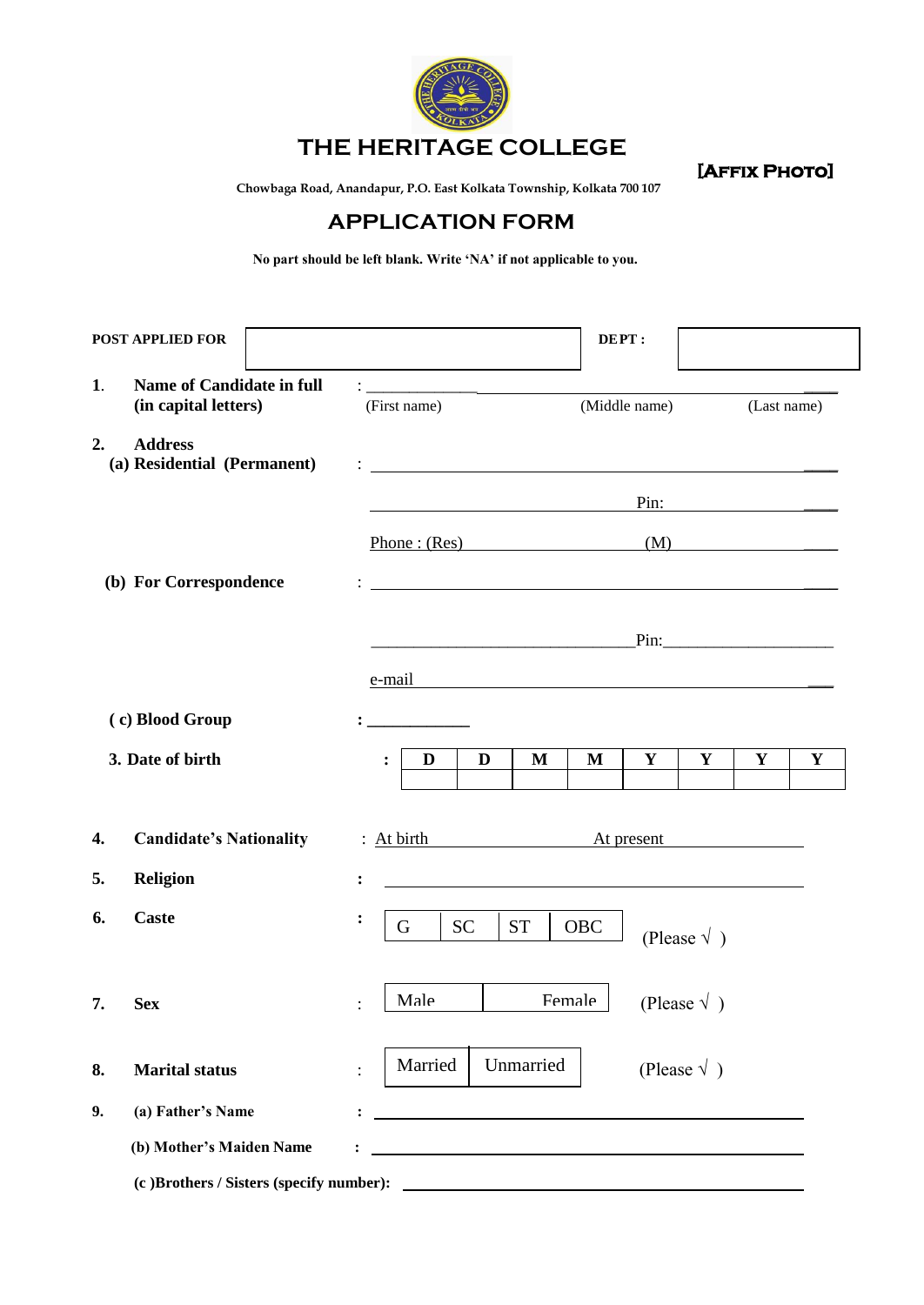| 10. | Husband's / wife's Name<br>(if married)               | $\ddot{\cdot}$ . The contract of the contract of the contract of the contract of the contract of the contract of the contract of the contract of the contract of the contract of the contract of the contract of the contract of th |  |
|-----|-------------------------------------------------------|-------------------------------------------------------------------------------------------------------------------------------------------------------------------------------------------------------------------------------------|--|
|     | Occupation                                            | <u>: ________________________________</u>                                                                                                                                                                                           |  |
| 11. |                                                       | <b>Children's Age &amp; Sex</b> : 1.  Yrs; $M/F$ 2 Yrs; $M/F$ 3 Yrs; $M/F$                                                                                                                                                          |  |
| 12. |                                                       |                                                                                                                                                                                                                                     |  |
|     | Other languages known<br>(b)<br>(Speak, Read & Write) | $\ddotsc$ . The contract of the contract of the contract of the contract of the contract of the contract of the contract of the contract of the contract of the contract of the contract of the contract of the contract of the     |  |

### **13. Academic Qualification**

| <b>Examinations</b><br>/ Degree           | Stream/<br><b>Discipli</b><br>ne | Board/<br>Council | <b>Name</b><br>of<br>School /<br><b>College</b> | <b>Name</b><br>of<br>University | Year of<br>joining | Year of<br>passing | Division /<br>Class (with<br>$\frac{0}{0}$<br>of<br>marks)/<br><b>Grade</b> |
|-------------------------------------------|----------------------------------|-------------------|-------------------------------------------------|---------------------------------|--------------------|--------------------|-----------------------------------------------------------------------------|
| 10-class<br>(i)                           |                                  |                   |                                                 |                                 |                    |                    |                                                                             |
| $10 + 2$<br>(ii)                          |                                  |                   |                                                 |                                 |                    |                    |                                                                             |
| (iii)Diploma/<br>equivalent               |                                  |                   |                                                 |                                 |                    |                    |                                                                             |
| (iv) Graduate<br>level                    |                                  |                   |                                                 |                                 |                    |                    |                                                                             |
| $(v)$ Post-<br><b>Graduate</b><br>level   |                                  |                   |                                                 |                                 |                    |                    |                                                                             |
| (vi) Doctoral                             |                                  |                   |                                                 |                                 |                    |                    |                                                                             |
| NET,<br>(vii)<br>GATE, SET,<br>SLET, etc. |                                  |                   |                                                 |                                 |                    |                    |                                                                             |
| (viii)<br>Any<br>other<br>qualification   |                                  |                   |                                                 |                                 |                    |                    |                                                                             |
|                                           |                                  |                   |                                                 |                                 |                    |                    |                                                                             |

**14. Scholarship, Fellowship, Award etc., with details e.g., name, year, duration, place etc.**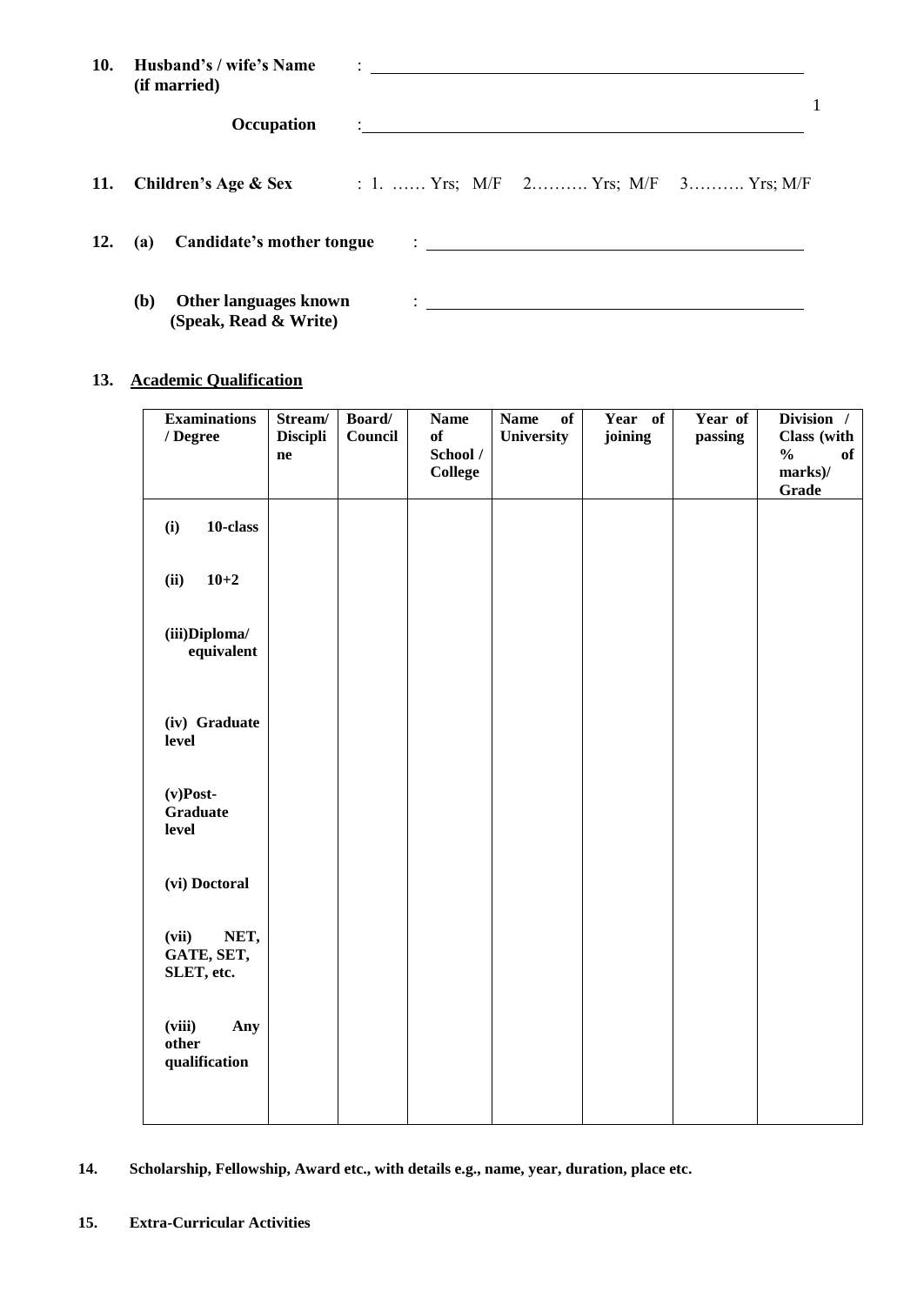| Employer's<br>Name & Address |                    | Date of | Date of | Nature of  | Reason for |
|------------------------------|--------------------|---------|---------|------------|------------|
|                              | <b>Designation</b> | joining | leaving | experience | leaving    |
|                              |                    |         |         |            |            |
|                              |                    |         |         |            |            |
|                              |                    |         |         |            |            |
|                              |                    |         |         |            |            |
|                              |                    |         |         |            |            |
|                              |                    |         |         |            |            |
|                              |                    |         |         |            |            |
|                              |                    |         |         |            |            |
|                              |                    |         |         |            |            |
|                              |                    |         |         |            |            |
|                              |                    |         |         |            |            |
|                              |                    |         |         |            |            |
|                              |                    |         |         |            |            |
|                              |                    |         |         |            |            |
|                              |                    |         |         |            |            |
|                              |                    |         |         |            |            |
|                              |                    |         |         |            |            |
|                              |                    |         |         |            |            |
|                              |                    |         |         |            |            |
|                              |                    |         |         |            |            |
|                              |                    |         |         |            |            |
|                              |                    |         |         |            |            |
|                              |                    |         |         |            |            |
|                              |                    |         |         |            |            |
|                              |                    |         |         |            |            |
|                              |                    |         |         |            |            |

#### **16. (a) EXPERIENCE PROFILE ( in reverse order starting with present immediate appointment )**

**(b) Can join by \_\_\_\_\_\_\_\_\_\_\_\_\_\_\_\_\_\_\_\_\_\_\_\_\_\_\_\_\_\_\_\_\_\_ ( c) Salary Expected \_\_\_\_\_\_\_\_\_\_\_\_\_\_\_\_\_\_\_\_\_\_\_\_\_\_** 

#### **(d) Present Remuneration Details (in Rs. / month)**

| <b>Basic Pay</b> | <b>DP</b> | DA | <b>HRA</b> | <b>Medical</b><br><b>Allowance</b> | <b>Other Allowances</b> | <b>Total</b> |
|------------------|-----------|----|------------|------------------------------------|-------------------------|--------------|
|                  |           |    |            |                                    |                         |              |

### **17. ACADEMIC ACTIVITIES**

#### **(a) Publications**

**(Indicate numbers only)**

| (i) Research papers |  | (a) National - | Nos. (b) International - | Nos. |
|---------------------|--|----------------|--------------------------|------|
|                     |  |                |                          |      |

- **(ii) Books** : **(iii) Edited Volumes** :
- **(iv) Article / Reports** :